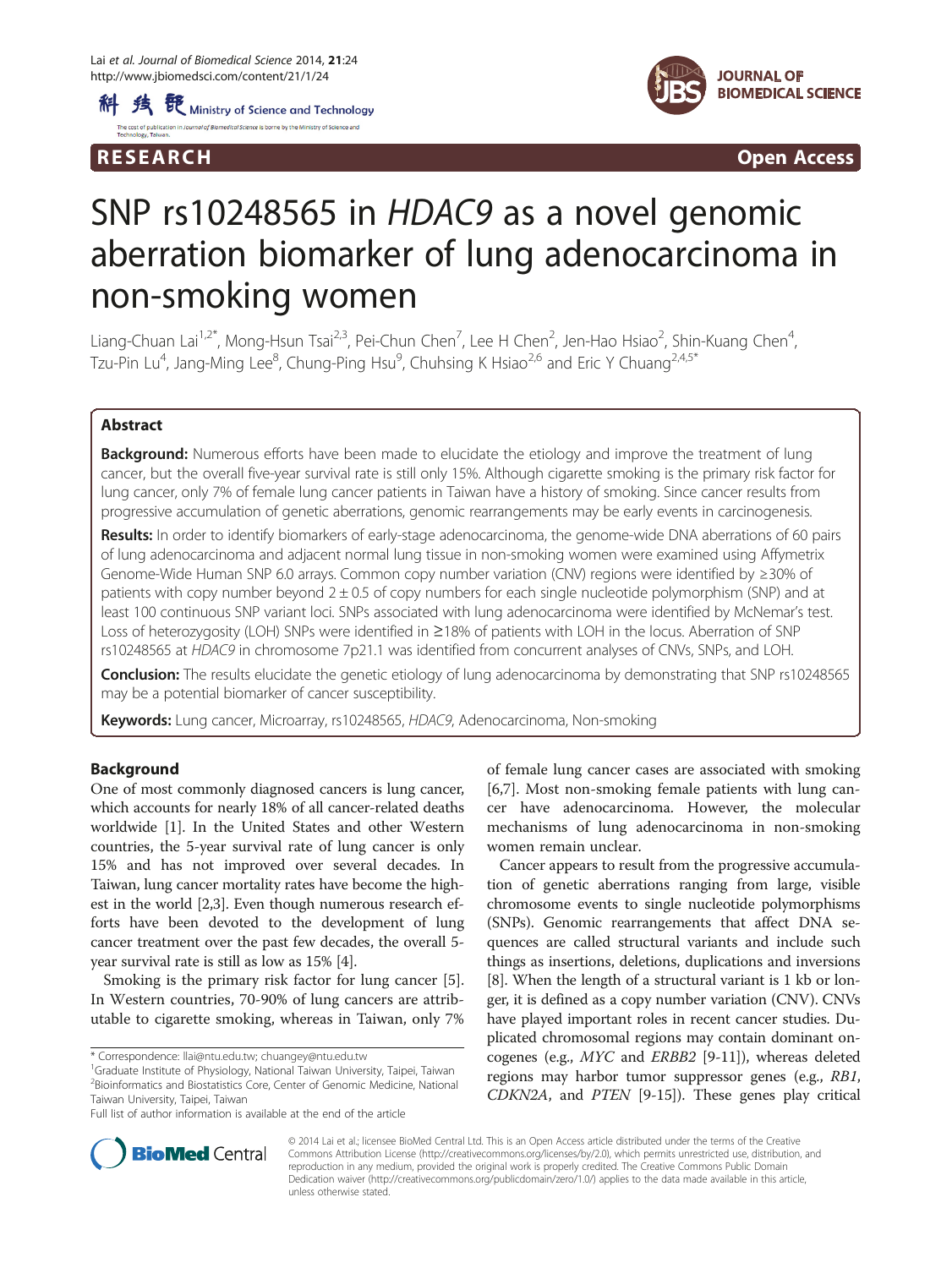<span id="page-1-0"></span>roles in multiple processes including cell growth, proliferation, apoptosis, and metastasis. For example, genomic imbalances and losses at 16q were shown to be associated with more poorly differentiated subtypes of prostate cancer [\[16](#page-7-0)]. DNA CNVs explained about 12% of the gene expression variations in breast cancer [\[17](#page-7-0)]. Concordant changes between mRNA expression levels and CNVs were observed in several genes located in copy number variable regions in lung cancer [\[18,19\]](#page-7-0). Furthermore, gene CNVs have been shown to be useful in predicting patient survival outcomes in lung cancer [[20,21](#page-7-0)]. For example, the amplification and overexpression of epidermal growth factor receptor (EGFR) and the under-expression of dual specificity phosphates 4 (DUSP4) served as effective prognostic biomarkers in lung cancer [\[19,22](#page-7-0)]. Therefore, it is important to characterize DNA copy number changes for both the basic understanding of cancer and its diagnosis.

In this study, the genomic aberrations of lung adenocarcinoma in non-smoking women were examined using genome-wide human SNP arrays. The primary advantage of SNP arrays for our purposes was that the probe intensity of both alleles at each SNP allows the detection of CNV breakpoints and the estimation of the associated number of copies. In addition, loss of heterozygosity (LOH), used for surveying segments of allelic losses, can be examined by analyzing the genotype of both normal and lung tissues [\[23,24\]](#page-7-0).

Although SNP genotyping is often used for examining the associations between cancer and normal tissues, the main focus of this study was not to identify the association of SNPs with lung adenocarcinoma in non-smoking women. Instead, we took advantage of the ability of wholegenome SNP arrays to concurrently analyze CNVs, SNPs, and LOH in order to identify the novel focal loci of lung adenocarcinoma. All results indicated that the SNP rs10248565 in HDAC9, the gene encoding histone deacetylase, was related to lung carcinogenesis. In this study, we demonstrated that SNP rs10248565 in HDAC9 may be a potential biomarker for identifying important genetic determinants of cancer susceptibility and elucidating the genetic etiology of lung cancer in non-smoking females.

# Methods

# Sample collection

The study protocol was approved by the institutional review boards of National Taiwan University Hospital and Taichung Veterans General Hospital. The written consent form was approved by ethics committees, and all participants agreed with their written consents to participate in this study. In total, 120 pairs of cancer and normal lung tissue specimens were collected from non-smoking females. The selection criteria of clinical specimens depended on the pathology report, physical examination and cigarette smoking history. Surgical lung tissue specimens were immediately snap-frozen in liquid  $N_2$  and stored at −80°C until being further processed for DNA extraction. Only those paired samples passing quality checks  $(n = 61$  pairs) were processed for SNP arrays.

# Isolation of genomic DNA, DNA amplification, labeling and hybridization of SNP arrays

Genomic DNA was isolated by phenol/chloroform extraction following standard protocols with 0.5% SDS and 200 μg/ml proteinase K. Total genomic DNA (250 ng) was digested with a restriction enzyme (NspI or StyI) and ligated to adaptors that recognize the cohesive four bp overhangs. All fragments resulting from restriction enzyme digestion were substrates for adaptor ligation. A generic primer that recognizes the adaptor sequence was used to amplify adaptor-ligated DNA fragments. PCR conditions had been optimized to preferentially amplify fragments in the 200 to 1,100 bp size range. The amplified DNA was then fragmented, labeled, and hybridized to Genome-Wide Human SNP 6.0 arrays (Affymetrix, Inc., Santa Clara, CA). After 16 hours of hybridization at 49°C, the arrays were washed by Fluidics Station 450 and scanned by GeneChip Scanner 3000. Microarray data of this study are MIAME compliant, and have been submitted to the MIAME compliant Gene Expression Omnibus (GEO) database (accession number GSE33355).

# Copy number variation analysis

After scanning, the intensity data were analyzed by Partek® software (Partek®, St. Louis, MO, USA). Since both tumor and adjacent normal tissues were from the same individual, the reference baseline for each tumor tissue was its corresponding normal tissue. The criteria for searching for CNV regions in the whole genome were as follows: 1) copy number intensity ratio of tumor to normal tissue for each SNP was >2.5 or <1.5; 2) each individual had  $\geq 100$ continuous SNP variant loci; 3) the CNV regions existed in ≥30% of the study population. The overlapping genes located within the detected CNV regions were annotated using the documentation file version 30 provided by Affymetrix.

# TaqMan® copy number assays

TaqMan® assays were used to validate the total copy number of CNV regions. Total genomic DNA (20 ng; 5 ng/μl) was used for TaqMan® Copy Number assays (Life Technologies, Carlsbad, CA, USA). All reactions were performed in duplicate, including the FAM™ dye label-based assay for the target of interest and the VIC® dye label-based TaqMan® Copy Number Reference Assay. The TaqMan® probes for the target of interest were labeled with FAM at the 5′ end and linked by a non-fluorescent quencher at the 3′ end. RNase P labeled with VIC dye (Life Technologies) was utilized as the reference gene,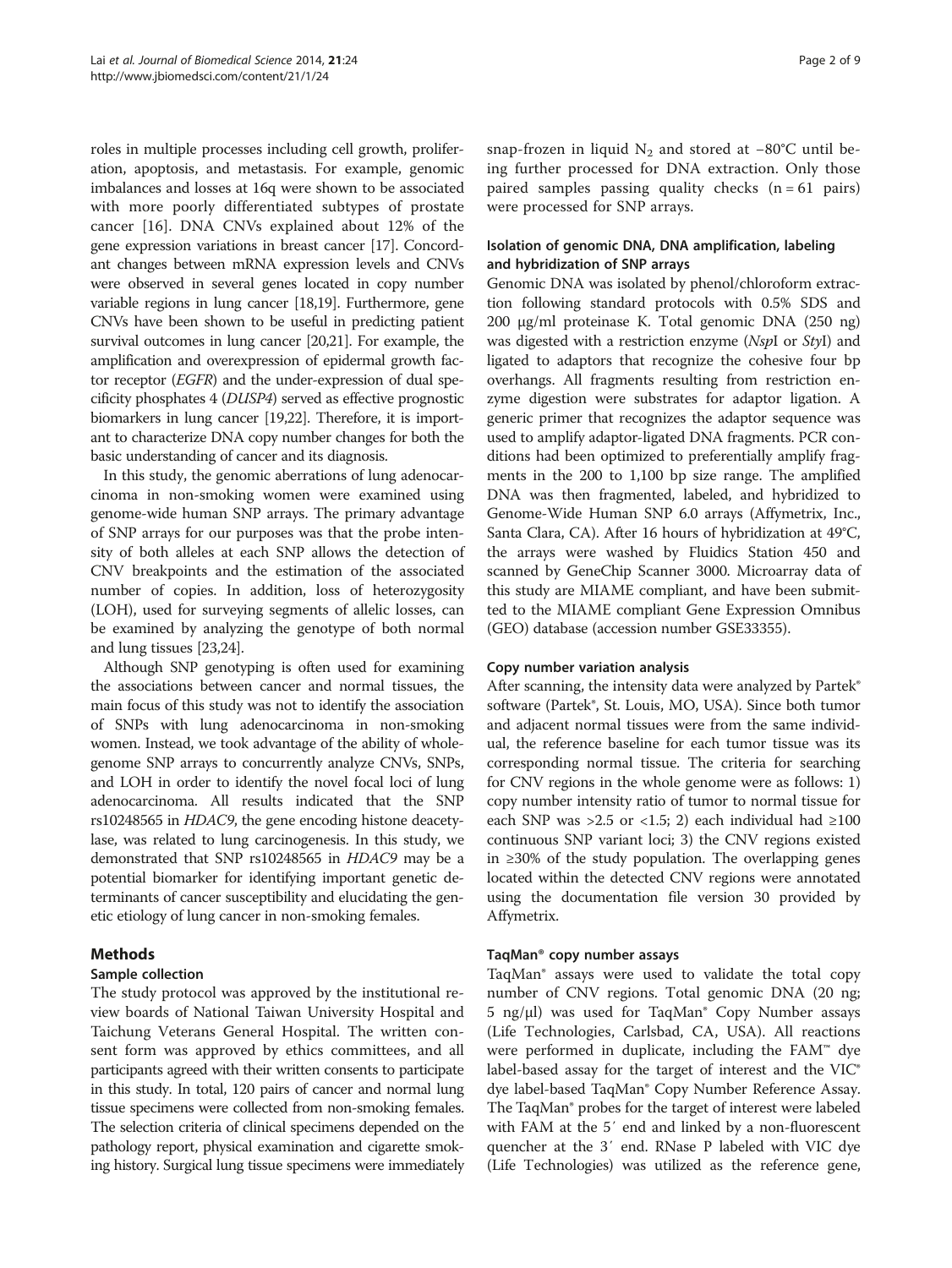which is known to exist in two copies in a diploid genome. All TaqMan® assays were performed following manufacturer's instructions and copy number calculation was conducted by the delta-delta threshold cycle (ΔΔCt) method. PCR was performed with an Applied Biosystems 7900HT Fast Real-Time PCR System (Applied Biosystems, Carlsbad, CA, USA). Results were analyzed by CopyCaller™ version 1.0. Tumor samples with a delta Ct value between target and reference sequences were measured, and then compared to their paired normal samples.

## Single nucleotide polymorphism analysis

For SNP analysis, SNPs were obtained using Affymetrix<sup>®</sup> SNP Array 6.0 (each has more than 906,600 SNPs). After excluding SNPs with allele frequency <1% (157,703 SNPs) or call rate <90% (123 SNPs), 748,774 SNPs were further analyzed by McNemar-Bowker's test to examine the difference of genotypes between normal and tumor tissues from the same subject. SNPs were coded according to the number of minor alleles, i.e., AA, Aa and aa, deno ted as 0, 1, 2, respectively. The nonparametric McNemar-Bowker's test was applied to examine the association between SNPs and tissues. The analyses were done in R version 2.9.0.

## Loss of heterozygosity analysis

Loss of heterozygosity (LOH) was defined as heterozygosity in normal tissue and homozygosity in tumor tissue. The genotypes between tumor tissue and its normal counterpart from the same subject were compared using Genome-Wide Human SNP 6.0 arrays (Affymetrix, Inc., Santa Clara, CA). LOH SNPs were identified in ≥18% of patients with LOH in the locus.

# Results

## DNA genetic aberration analysis

In this study, pairs of adenocarcinoma and adjacent normal lung tissue specimens were collected from 61 nonsmoking women for the purpose of examining genomewide DNA aberrations. The majority  $(72\%; n = 44)$  of women were in early stages  $(I + II)$  and the mean  $(SD)$  age was 59.4 (11). Their clinical characteristics are listed in Table 1. CNV, SNP, and LOH were concurrently analyzed

Table 1 Characteristics of 61 non-smoking female lung adenocarcinoma patients

| <b>Characteristics</b> | Sample size | Age           |  |
|------------------------|-------------|---------------|--|
| Female                 | 61          | $59.4 \pm 11$ |  |
| Tumor types            |             |               |  |
| Adenocarcinoma         | 61          | $59.4 \pm 11$ |  |
| Tumor stage            |             |               |  |
| $ + $                  | 44          | $60 \pm 11$   |  |
| $III + IV$             | 17          | $58 \pm 11$   |  |

using Affymetrix Genome-Wide Human SNP 6.0 arrays. All chips' call rates were greater than 99%.

### Copy number variation analysis

We first identified common CNV regions among these lung adenocarcinoma samples. The criteria for searching the CNV regions in whole genome were stated in the [Methods](#page-1-0) section. In total, there were 424 CNV regions. Figure [1A](#page-4-0) shows the distribution of CNV for each chromosome among 61 paired samples. Each grey bar indicates the amplification or deletion regions in tumor tissue. Black bars indicate where  $>30\%$  of patients (n  $>18$ ) had CNV. An expanded view of these results showed that one third or more of these patients had a genetic amplification at 7p21.3-7p21.1 and 7p11.2 (Figure [1B](#page-4-0)). In contrast, no common deletion regions were identified.

In order to validate the common amplification regions, four CNV regions in 7p21.1 were chosen for TaqMan® copy number assays. In the upper panel of Figure [1C](#page-4-0), the positions of 4 CNV regions (black blocks) identified by SNP arrays and those examined by TaqMan® copy number assays (grey blocks) are shown. The TaqMan assays showed that the copy numbers in all 4 regions were greater than normal (lower panel of Figure [1C](#page-4-0)), indicating these regions are common amplification regions in non-smoking female lung cancer patients.

In order to understand the function of genes in common amplification regions, functional analysis was done using Ingenuity Pathway Analysis (IPA). The results revealed that the common amplification regions contain 29 genes. Network analysis showed that these genes were mainly involved in cellular development, cellular growth and proliferation, and cancer. Among these 29 genes, EGFR (encoding epidermal growth factor receptor) and HDAC9 were previously reported to have an association with lung tumorigenesis.

## Single nucleotide polymorphism analysis

Next, genotyping of SNPs was analyzed in normal and adenocarcinoma tissues from the same subject. SNPs with minor allele frequency <0.01 were excluded. After excluding SNPs with low minor allele frequency (181,503 SNPs) or SNPs with departing Hardy-Weinberg Equilibrium (P-value <0.0001; 2,816 SNPs), the remaining 684,877 SNPs on autosomal chromosomes were further analyzed by McNemar-Bowker's test to examine the differences in genotypes.

Since this study adopted a paired design, which provides less variation than general case–control studies and can achieve a higher statistical power, a strict criterion of P-values, Bonferroni correction, was not performed. As shown in Figure [2](#page-4-0), a Manhattan plot showed that there were four SNPs with P-values smaller than 0.01. Each dot represents a SNP. The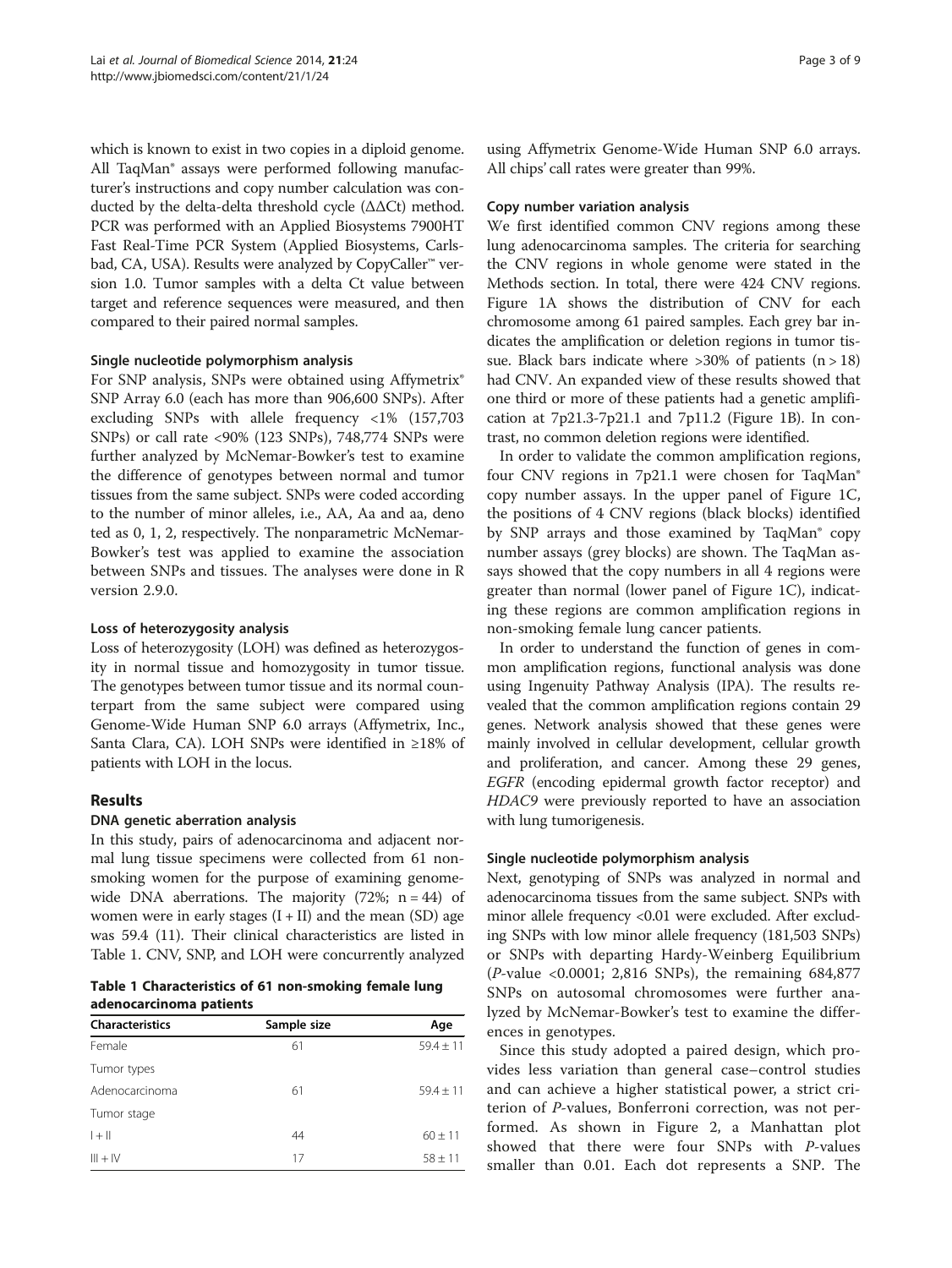Lai et al. Journal of Biomedical Science 2014, 21:24 Page 4 of 9 http://www.jbiomedsci.com/content/21/1/24

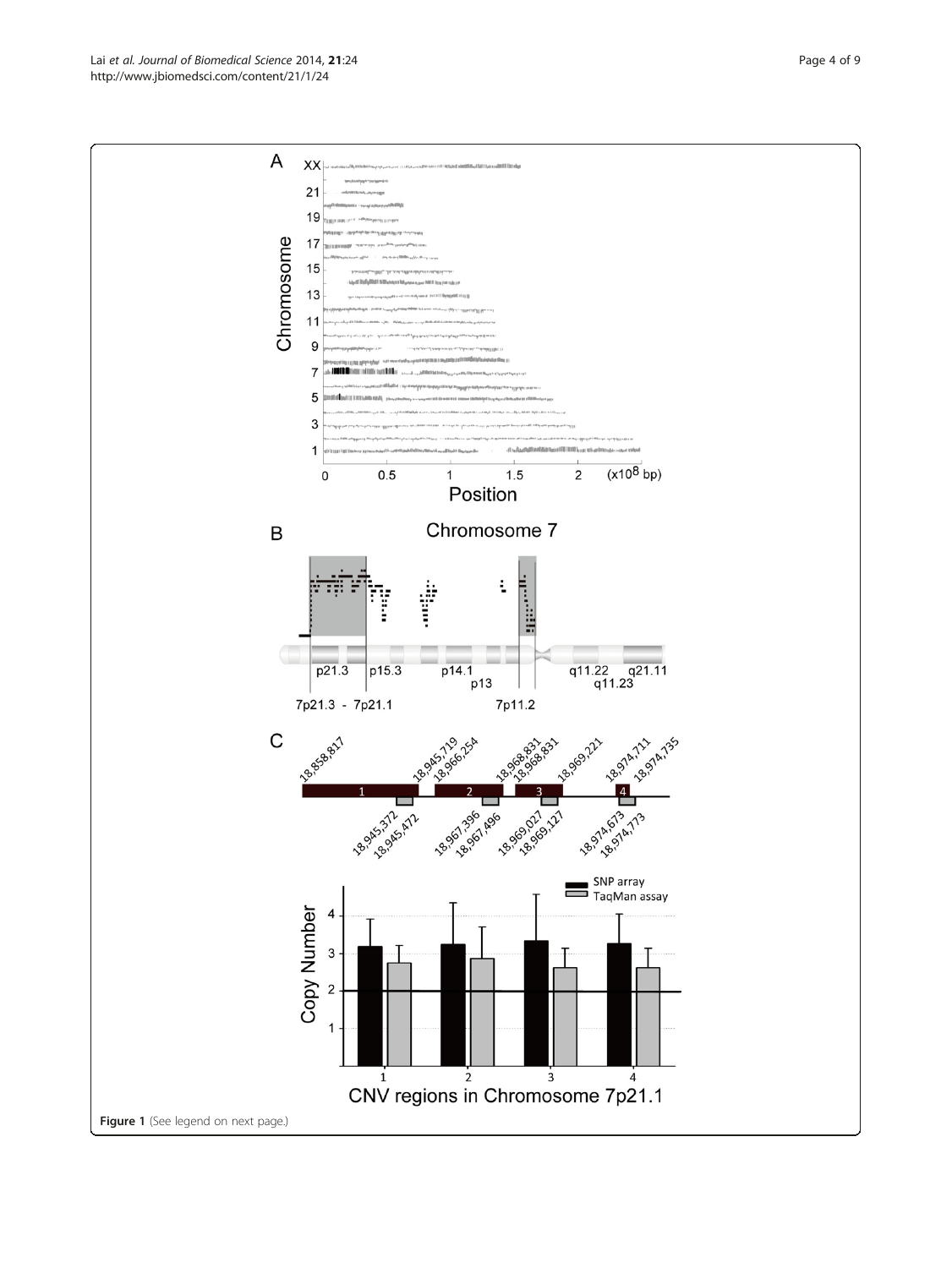#### <span id="page-4-0"></span>(See figure on previous page.)

Figure 1 Copy number variation analysis in non-smoking female lung adenocarcinoma patients. (A) Distribution of genome-wide CNV using Affymetrix GeneChip® SNP 6.0 analysis. The criteria for the CNV regions were that SNPs must have copy numbers >2.5 or <1.5 and there must be at least 100 continuous SNP variant loci. Grey bars indicate regions with gains (above) or losses (below) in copy number. Black bars indicate that ≥30% of the patients had a particular CNV. (B) Common gain regions (≥30% of patients) of CNVs (grey area) were identified in 7p21.3-7p21.1 and 7p11.2. Black lines of each row indicate regions with copy number amplifications at >100 continuous SNP loci for each patient. (C) TaqMan assay validation of CNVs in chromosome 7p21.1. Four CNV regions (black block 1-4) identified by SNP arrays were examined using TagMan® copy number assays (grey block).

distribution of  $-\log(P\text{-value})$  of each SNP was plotted across chromosomes. Information on these four SNPs (rs1700874, rs10248565, rs11761619, and rs9316119) is listed in Table [2](#page-5-0). Only rs1700874 was located in an intergenic region (between TGFB2 and LYPLAL1); the rest of the SNPs were located in introns. Among them, the SNP with the lowest P-value, rs10248565, is located in an intron of HDAC9.

## Loss of heterozygosity analysis

Lastly, we examined the distribution of LOH in each chromosome (Figure [3](#page-5-0)). Because the proportion of LOH loci ranged from 10% to over 50%, LOH for a SNP was defined as at least 18% of patients  $(\geq 11)$  patients) with LOH in the locus. As shown in Figure [3](#page-5-0)A, black bars indicate ≥18% of patients with the LOH SNP. In total, there were 30 SNPs indicating LOH. Most of these SNPs appeared in chromosome 7 (Figure [3](#page-5-0)B).

Among these LOH SNPs, we noticed that SNP rs10248565 was associated with lung adenocarcinoma and was located in the CNV region. Combining the results of CNV, SNP, and LOH analyses (Figure [4](#page-6-0)), we concluded that rs10248565 is a possible biomarker of lung adenocarcinoma in non-smoking females.

# **Discussion**

It is well-known that there are many causative elements in cancer progression and tumorigenesis, such as sequence mutations, transcriptional alterations, and genomic changes. Among these complicated factors,

structural variations of DNA sequences have been widely reported to serve as a key driver to dysregulate the transcriptome during tumorigenesis [[17\]](#page-7-0). Furthermore, since genes located within the variable regions are candidate oncogenes or tumor suppressors, an integrative analysis of CNV, SNP, and LOH may provide more information in dissecting the lung tumorigenic process. To help explain the relationship between copy number and gene expression, we performed an integrative analysis in paired lung adenocarcinoma tissue specimens to identify genomic alterations in tumor tissues.

Our CNV results showed that at least 30% of the samples had amplifications at chromosomes 7p21.3-7p21.1 and 7p11.2. However, no deletion regions were identified. This may due to the stringent selection criteria adopted here. Comparing with other studies, several aberrant regions have been detected using high resolution karyotyping techniques to scan lung cancer genome, such as amplifications of 3p25-27 and 5p13-14, and deletions of 3p21 and 9q21 [\[25](#page-7-0)]. Several studies reported that a deletion on chromosome 5q in small cell and squamous cell lung cancer subtypes may be associated with smoking history [\[26-29\]](#page-7-0). Conversely, amplifications of 5q have been detected in adenocarcinoma [\[30,31\]](#page-7-0). We did not observe any amplification regions in chromosome 5 in this study, which may be explained by differences in experimental design, selection criteria, and ethnicity of study populations.

Further investigations of the 29 genes located within these CNV regions identified several key players involved in the tumorigenic process. For instance, loss of

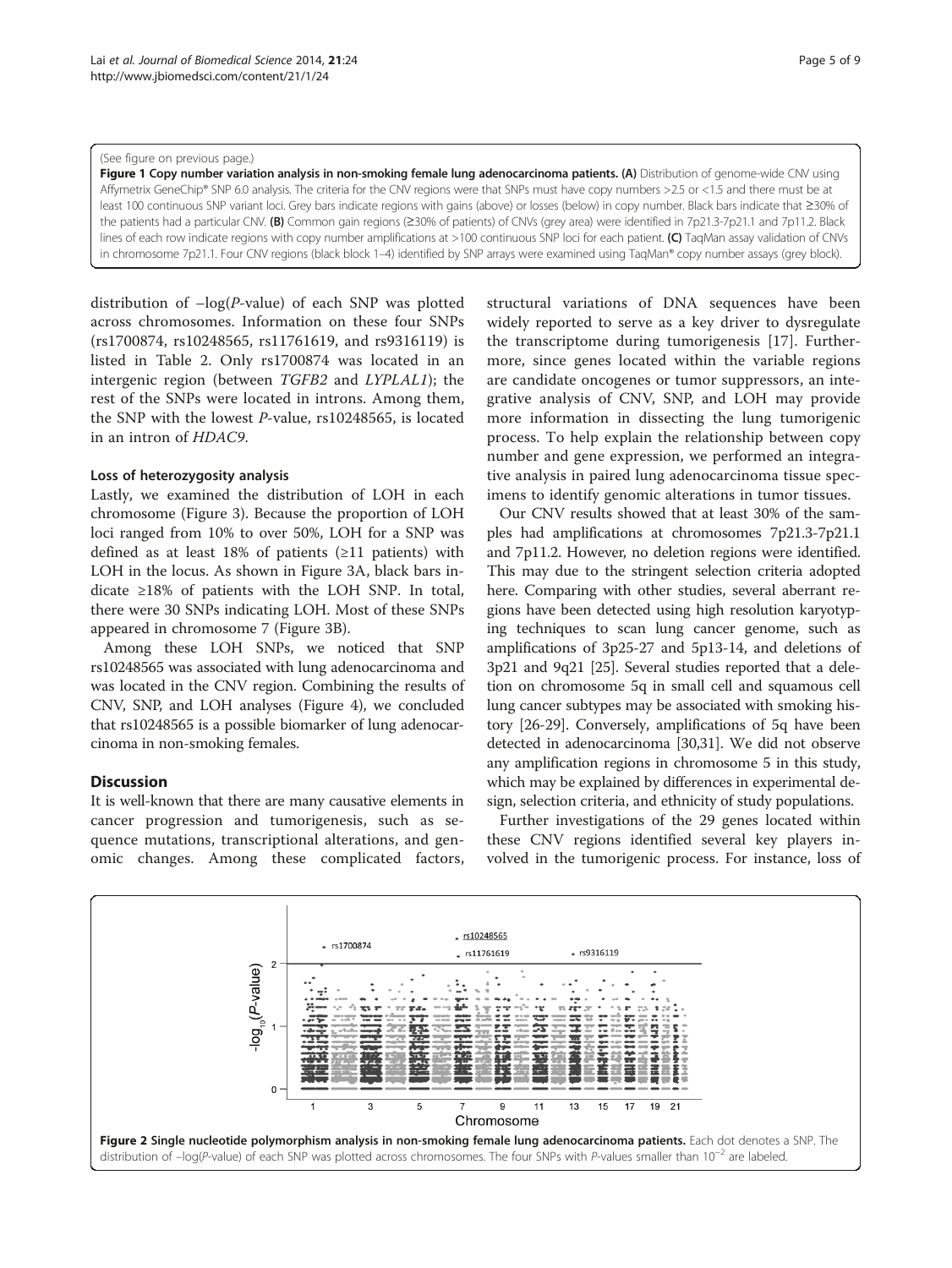<span id="page-5-0"></span>Table 2 SNPs significantly associated with lung tumors in non-smoking female patients

| <b>SNP</b> | Chromosome | Position    | P-value            | Location                        |
|------------|------------|-------------|--------------------|---------------------------------|
| rs1700874  |            | 219,182,858 | $4 \times 10^{-3}$ | Intergenic TGFB2<br>& 1YPI AI 1 |
| rs10248565 |            | 18.974.723  | $3 \times 10^{-3}$ | HDAC9 intron                    |
| rs11761619 |            | 33.549.392  | $8 \times 10^{-3}$ | <b>BBS9</b> intron              |
| rs9316119  | 13         | 45.696.862  | $6 \times 10^{-3}$ | GTF2F2 intron                   |

docking protein 2 (DOK2) as well as expression of baculoviral IAP repeat-containing 2/3 (BIRC2/3) can facilitate lung cancer cell proliferation and contribute to lung tumor development [[32](#page-7-0)[,33](#page-8-0)]. EGFR is involved in the signal transduction pathways of cell proliferation, differentiation, adhesion, protection from apoptosis and survival. Numerous reports have shown that EGFR gene mutations are frequently detected in lung cancer, especially in adenocarcinoma, females, and non-smoking patients [\[34](#page-8-0)].

The gene encoding HDAC in chromosome 7p21.1 was identified in all CNV, SNP and LOH analyses and is worthy of mention here. HDAC is involved in deacetylation of lysine residues in the N-terminal tails of nucleosomal core histones [\[35\]](#page-8-0), and it has also been implicated in the development of cancer [[36](#page-8-0)]. The activity of several tumor suppressors is regulated in part by HDACs, such as p53 binding protein that regulates cell cycling in response to DNA damage [\[37\]](#page-8-0). HDAC inhibitors were developed as anti-cancer agents with a high degree of selectivity for killing cancer cells. In one study, inhibition of HDAC induced DNA damage which only normal cells, but not cancer cells, can repair, and resulted in cancer cell death [[38](#page-8-0)]. Inhibition of HDAC6 significantly enhanced cell death induced by the topoisomerase II inhibitors in transformed cells, but not in normal cells [\[21](#page-7-0)]. Inhibition of HDAC1 and HDAC2 enhanced the radiosensitivity of non-small cell lung cancer [\[39](#page-8-0)]. Unfortunately, the expression levels of HDAC9 did not differ significantly between tumor tissue and adjacent normal tissue in our study (data not shown). This may be due to the location of the SNP in an intron of HDAC9, and further investigation of the mechanism of genomic aberration in HDAC9 is warranted.

The hypothesis underlying our SNP analysis was that if SNPs were associated with cancer, the proportions of different alleles would be different in cancer and normal groups. Previously, rs7086803 at 10q25.2, rs9387478 at 6q22.2 and rs2395185 at 6p21.32 were identified as lung cancer susceptibility loci in never-smoking women in Asia [[40](#page-8-0)]. In this study, we identified another 4 SNPs (rs170) 0874, rs10248565, rs11761619, and rs9316119) that were significantly ( $P < 0.01$ ) associated with lung cancer. SNP rs1700874 is located at an intergenic region in 1q41 between TGFB2 and LYPLAL1. The transforming growth factor beta family plays an important role in cell cycling, cell growth, apoptosis, and protein synthesis, and is therefore involved in many pathological processes [[41,42\]](#page-8-0). A previous study showed that TGFB2 may correlate with heart disease and pulmonary function in mice [[43](#page-8-0)]. The function of LYPLAL1 is still unclear. SNP rs10248565 is located in 7p21.1 within HDAC9, the significance of which was discussed above. SNP rs11761619 is in 7p14.3 within BBS9. BBS9 is associated with kidney and ovarian diseases [[44,45\]](#page-8-0), and may be a tumor suppressor gene for Wilms' tumor [[46](#page-8-0)]. SNP rs9316119 is in 13q14.12 within GTF2F2,

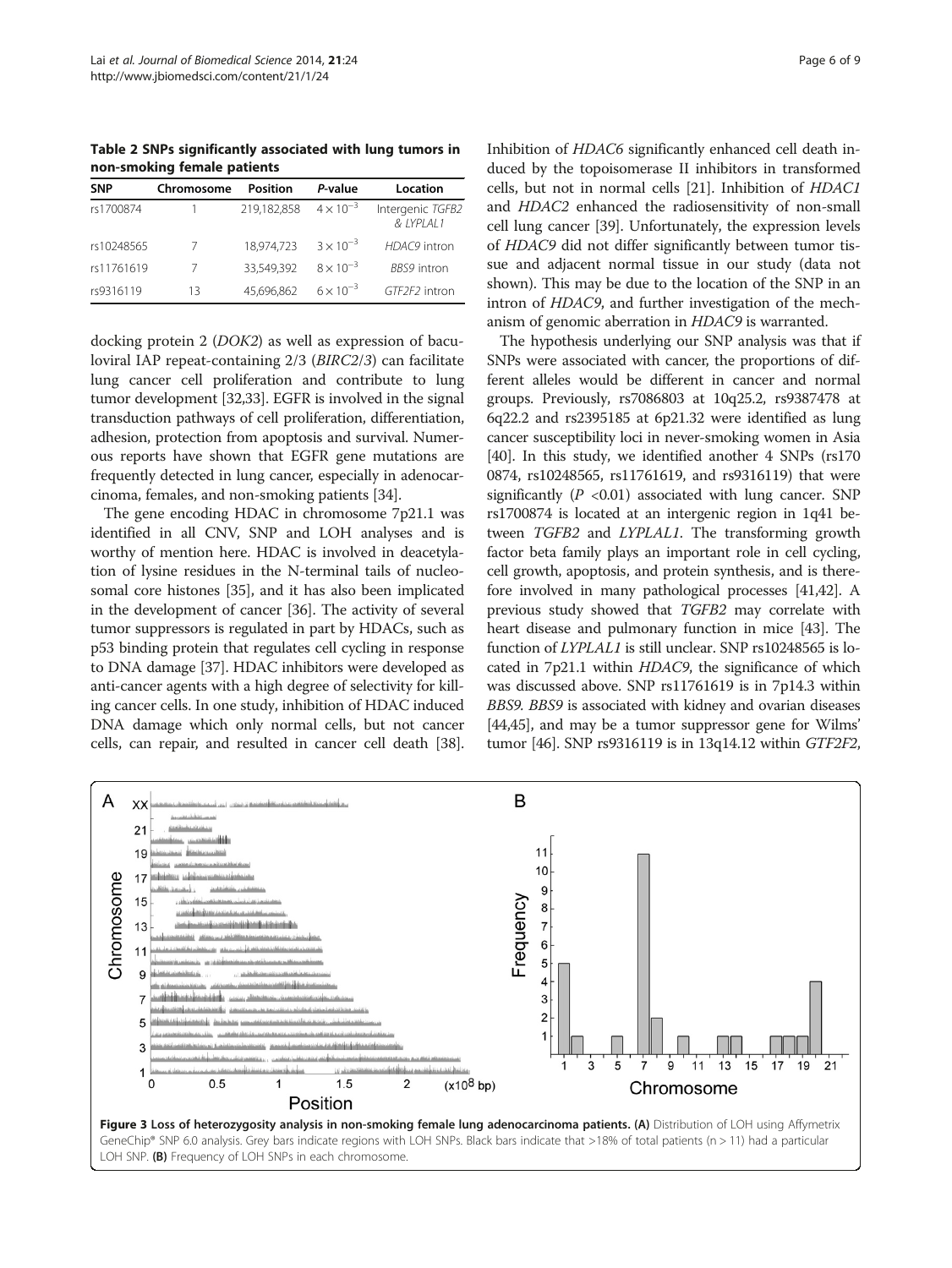<span id="page-6-0"></span>

which is known to affect the progression and survival of epithelial ovarian cancer [[47](#page-8-0)].

In this study, we identified 30 SNPs with LOH. Most of these LOH SNPs were located in chromosome 7 (Figure [3B](#page-5-0)). LOH analysis has been used to identify genomic aberrations in previous studies. For instance, loss of heterozygosity at chromosomal regions 3p21.3 (site of RASSF1A, a member of the Ras association domain family, and FUS1), 3p14.2 (FHIT, a fragile histidine triad gene),  $9p21$  ( $p16$ ), and  $17p13$  ( $p53$ ) was identified as an early event in the development of nonsmall cell lung cancer [\[48\]](#page-8-0).

It may seem contradictory that the SNP rs10248565 in HDAC9 was increased in copy number but also showed loss of heterozygosity. The observed LOH accompanied by a gain in copy number may result from preferential amplification of one parental allele, because CNV analysis cannot identify situations in which the loss of one allele is followed by duplication of the remaining allele. Also, LOH cannot detect any amplification that might be involved in pathogenesis. Therefore, we conducted a concurrent LOH and CNV analysis with the expectation of more precisely defining the nature of genomic alternations observed in either analysis alone.

## Conclusion

In conclusion, the high mortality of lung cancer worldwide is largely attributable to the difficulty of obtaining an early diagnosis and the lack of effective therapeutic methods. To improve survival rates in non-smoking lung cancer patients, a comprehensive analysis of the molecular signature of the carcinogenic processes in adenocarcinoma in non-smoking Taiwanese women was conducted to identify novel biomarkers for diagnosis and new molecular targets for drug development. Although more studies are still needed, SNP rs10248565 in HDAC9 may be one of the potential biomarkers for lung adenocarcinoma in non-smoking women.

Microarray data from this study have been submitted to the Gene Expression Omnibus database (accession number GSE33355).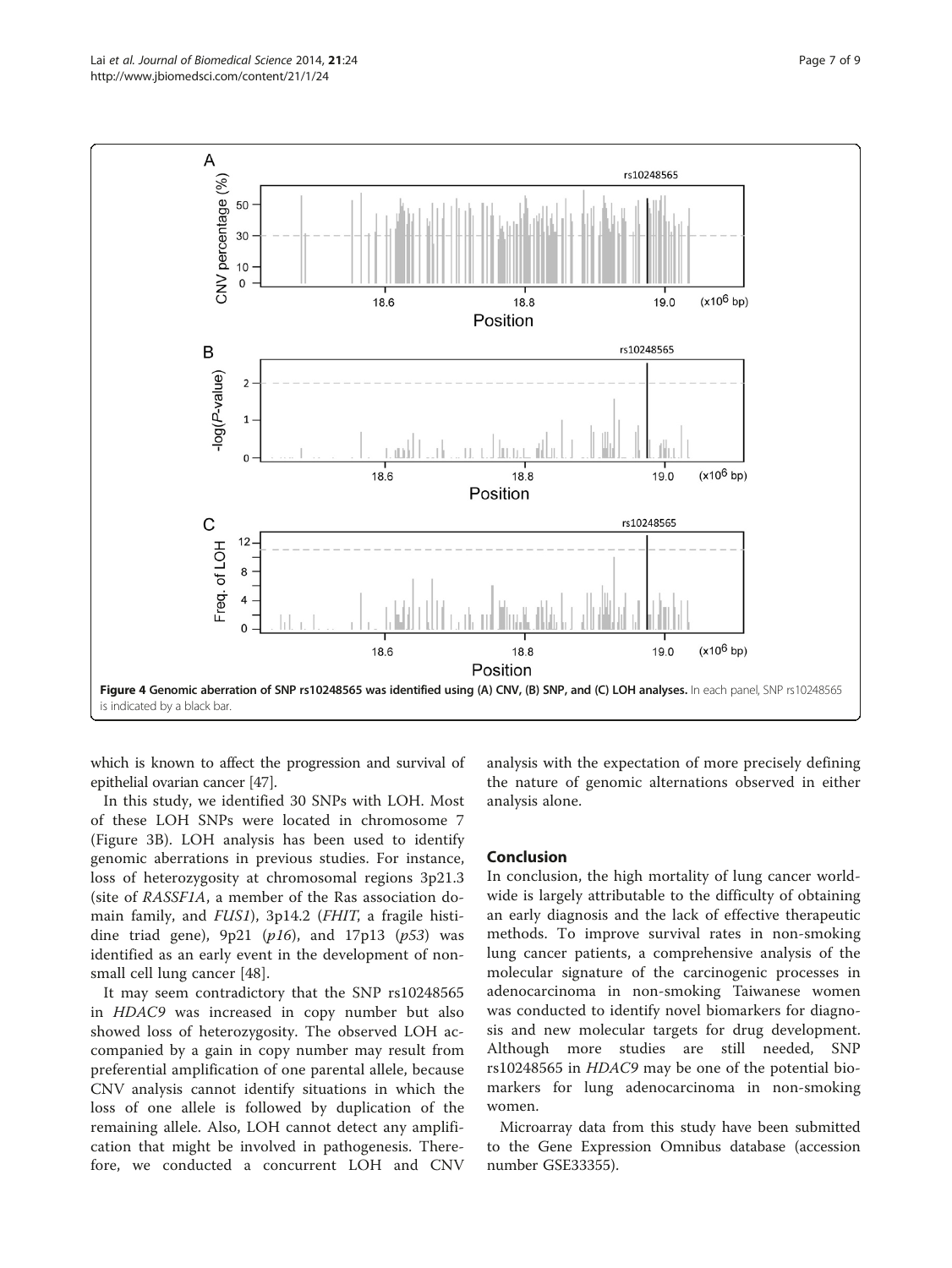#### <span id="page-7-0"></span>Competing interests

The authors declare that they have no competing interests.

#### Authors' contributions

LCL, MHT, CKH, and EYC provided conception and design. LCL, CKH, and EYC provided financial support. JML and CPH provided study materials and patients. PCC and SKC collected and assembled data. LCL, MHT, PCC, LHC, JHH, TPL, and EYC analyzed and interpreted data. LCL, MHT, PCC, and EYC wrote manuscript. All authors read and approved the final manuscript.

#### **Acknowledaments**

This research was supported in part by grants from the Department of Health, Taiwan (Grant No. DOH98-TD-G-111-014 & 99-3112-B-002-035), and the National Science Council, Taiwan (Grant No. 99-3112-B-002-035 & 98-2320-B-002-044- MY3). The sponsors had no role in study design, data collection and analysis, manuscript writing, and the decision to submit the manuscript for publication. We thank Melissa Stauffer for editorial assistance.

#### Author details

<sup>1</sup>Graduate Institute of Physiology, National Taiwan University, Taipei, Taiwan. <sup>2</sup> Bioinformatics and Biostatistics Core, Center of Genomic Medicine, National Taiwan University, Taipei, Taiwan. <sup>3</sup>Institute of Biotechnology, National Taiwan University, Taipei, Taiwan. <sup>4</sup>YongLin Biomedical Engineering Center, National Taiwan University, Taipei, Taiwan. <sup>5</sup>Graduate Institute of Biomedical Electronics and Bioinformatics, Department of Electrical Engineering, National Taiwan University, Taipei, Taiwan. <sup>6</sup>Department of Public Health, National<br>Taiwan University, Taipei, Taiwan. <sup>7</sup>Department of Statistics and Informatics Science, Providence University, Taichung, Taiwan. <sup>8</sup>Department of Surgery, National Taiwan University Hospital, Taipei, Taiwan. <sup>9</sup> Division of Thoracic Surgery, Taichung Veterans General Hospital, Taichung, Taiwan.

#### Received: 9 January 2014 Accepted: 18 March 2014 Published: 21 March 2014

#### References

- 1. Jemal A, Bray F, Center MM, Ferlay J, Ward E, Forman D: Global cancer statistics. CA Cancer J Clin 2011, 61:69-90.
- 2. Chen CJ, Wu HY, Chuang YC, Chang AS, Luh KT, Chao HH, Chen KY, Chen SG, Lai GM, Huang HH: Epidemiologic characteristics and multiple risk factors of lung cancer in Taiwan. Anticancer Res 1990, 10:971–976.
- Yang SP, Luh KT, Kuo SH, Lin CC: Chronological observation of epidemiological characteristics of lung cancer in Taiwan with etiological consideration-a 30-year consecutive study. Jpn J Clin Oncol 1984, 14:7-19.
- 4. Jemal A, Siegel R, Ward E, Murray T, Xu J, Thun MJ: Cancer statistics, 2007. CA Cancer J Clin 2007, 57:43–66.
- 5. Wood ME, Kelly K, Mullineaux LG, Bunn PAJ: The inherited nature of lung cancer: a pilot study. Lung Cancer 2000, 30:135–144.
- Ger LP, Liou SH, Shen CY, Kao SJ, Chen KT: Risk factors of lung cancer. J Formos Med Assoc 1992, 91(Suppl 3):S222–S231.
- 7. Hirayasu T, Iwamasa T, Kamada Y, Koyanagi Y, Usuda H, Genka K: Human papillomavirus DNA in squamous cell carcinoma of the lung. J Clin Pathol 1996, 49:810–817.
- 8. Alkan C, Coe BP, Eichler EE: Genome structural variation discovery and genotyping. Nat Rev Genet 2011, 12:363–376.
- Attiyeh EF, London WB, Mosse YP, Wang Q, Winter C, Khazi D, McGrady PW, Seeger RC, Look AT, Shimada H, Brodeur GM, Cohn SL, Matthay KK, Maris JM: Chromosome 1p and 11q deletions and outcome in neuroblastoma. N Engl J Med 2005, 353:2243–2253.
- 10. Seeger RC, Brodeur GM, Sather H, Dalton A, Siegel SE, Wong KY, Hammond D: Association of multiple copies of the N-myc oncogene with rapid progression of neuroblastomas. N Engl J Med 1985, 313:1111–1116.
- 11. Little CD, Nau MM, Carney DN, Gazdar AF, Minna JD: Amplification and expression of the c-myc oncogene in human lung cancer cell lines. Nature 1983, 306:194–196.
- 12. Kamb A, Gruis NA, Weaver-Feldhaus J, Liu Q, Harshman K, Tavtigian SV, Stockert E, Day RS 3rd, Johnson BE, Skolnick MH: A cell cycle regulator potentially involved in genesis of many tumor types. Science 1994, 264:436–440.
- 13. Friend SH, Bernards R, Rogelj S, Weinberg RA, Rapaport JM, Albert DM, Dryja TP: A human DNA segment with properties of the gene that predisposes to retinoblastoma and osteosarcoma. Nature 1986, 323:643–646.
- 14. Mosse YP, Laudenslager M, Longo L, Cole KA, Wood A, Attiyeh EF, Laquaglia MJ, Sennett R, Lynch JE, Perri P, Laureys G, Speleman F, Kim C, Hou C, Hakonarson H, Torkamani A, Schork NJ, Brodeur GM, Tonini GP, Rappaport E, Devoto M, Maris JM: Identification of ALK as a major familial neuroblastoma predisposition gene. Nature 2008, 455:930–935.
- 15. Li J, Yen C, Liaw D, Podsypanina K, Bose S, Wang SI, Puc J, Miliaresis C, Rodgers L, McCombie R, Bigner SH, Giovanella BC, Ittmann M, Tycko B, Hibshoosh H, Wigler MH, Parsons R: PTEN, a putative protein tyrosine phosphatase gene mutated in human brain, breast, and prostate cancer. Science 1997, 275:1943-1947.
- 16. Teixeira MR, Ribeiro FR, Eknaes M, Waehre H, Stenwig AE, Giercksky KE, Heim S, Lothe RA: Genomic analysis of prostate carcinoma specimens obtained via ultrasound-guided needle biopsy may be of use in preoperative decision-making. Cancer 2004, 101:1786–1793.
- 17. Pollack JR, Sorlie T, Perou CM, Rees CA, Jeffrey SS, Lonning PE, Tibshirani R, Botstein D, Borresen-Dale AL, Brown PO: Microarray analysis reveals a major direct role of DNA copy number alteration in the transcriptional program of human breast tumors. Proc Natl Acad Sci U S A 2002, 99:12963–12968.
- 18. Hirsch FR, Varella-Garcia M, Cappuzzo F: Predictive value of EGFR and HER2 overexpression in advanced non-small-cell lung cancer. Oncogene 2009, 28(Suppl 1):S32–S37.
- 19. Chitale D, Gong Y, Taylor BS, Broderick S, Brennan C, Somwar R, Golas B, Wang L, Motoi N, Szoke J, Reinersman JM, Major J, Sander C, Seshan VE, Zakowski MF, Rusch V, Pao W, Gerald W, Ladanyi M: An integrated genomic analysis of lung cancer reveals loss of DUSP4 in EGFR-mutant tumors. Oncogene 2009, 28:2773–2783.
- 20. Kawano O, Sasaki H, Okuda K, Yukiue H, Yokoyama T, Yano M, Fujii Y: PIK3CA gene amplification in Japanese non-small cell lung cancer. Lung Cancer 2007, 58:159–160.
- 21. Namdar M, Perez G, Ngo L, Marks PA: Selective inhibition of histone deacetylase 6 (HDAC6) induces DNA damage and sensitizes transformed cells to anticancer agents. Proc Natl Acad Sci U S A 2010, 107:20003–20008.
- 22. Li AR, Chitale D, Riely GJ, Pao W, Miller VA, Zakowski MF, Rusch V, Kris MG, Ladanyi M: EGFR mutations in lung adenocarcinomas: clinical testing experience and relationship to EGFR gene copy number and immunohistochemical expression. J Mol Diagn 2008, 10:242–248.
- 23. Huang J, Wei W, Zhang J, Liu G, Bignell GR, Stratton MR, Futreal PA, Wooster R, Jones KW, Shapero MH: Whole genome DNA copy number changes identified by high density oligonucleotide arrays. Hum Genomics 2004, 1:287–299.
- 24. Nannya Y, Sanada M, Nakazaki K, Hosoya N, Wang L, Hangaishi A, Kurokawa M, Chiba S, Bailey DK, Kennedy GC, Ogawa S: A robust algorithm for copy number detection using high-density oligonucleotide single nucleotide polymorphism genotyping arrays. Cancer Res 2005, 65:6071–6079.
- 25. Balsara BR, Testa JR: Chromosomal imbalances in human lung cancer. Oncogene 2002, 21:6877–6883.
- 26. Boelens MC, Gustafson AM, Postma DS, Kok K, van der Vries G, van der Vlies P, Spira A, Lenburg ME, Geerlings M, Sietsma H, Timens W, van den Berg A, Groen HJ: A chronic obstructive pulmonary disease related signature in squamous cell lung cancer. Lung Cancer 2011, 72:177–183.
- 27. Boelens MC, Kok K, van der Vlies P, van der Vries G, Sietsma H, Timens W, Postma DS, Groen HJ, van den Berg A: Genomic aberrations in squamous cell lung carcinoma related to lymph node or distant metastasis. Lung Cancer 2009, 66:372–378.
- 28. Miura I, Graziano SL, Cheng JQ, Doyle LA, Testa JR: Chromosome alterations in human small cell lung cancer: frequent involvement of 5q. Cancer Res 1992, 52:1322–1328.
- 29. Hartel PH, Shackelford AL, Hartel JV, Wenger SL: Del(5q) is associated with clinical and histological parameters in small cell neuroendocrine lung carcinoma. Int J Surg Pathol 2008, 16:419–423.
- 30. Yen CC, Liang SC, Jong YJ, Chen YJ, Lin CH, Chen YM, Wu YC, Su WC, Huang CY, Tseng SW, Whang-Peng J: Chromosomal aberrations of malignant pleural effusions of lung adenocarcinoma: different cytogenetic changes are correlated with genders and smoking habits. Lung Cancer 2007, 57:292–301.
- 31. Shen H, Gao W, Wu YJ, Qiu HR, Shu YQ: Multicolor fluorescence in situ hybridization and comparative genomic hybridization reveal molecular events in lung adenocarcinomas and squamous cell lung carcinomas. Biomed Pharmacother 2009, 63:396–403.
- 32. Dai Z, Zhu WG, Morrison CD, Brena RM, Smiraglia DJ, Raval A, Wu YZ, Rush LJ, Ross P, Molina JR, Otterson GA, Plass C: A comprehensive search for